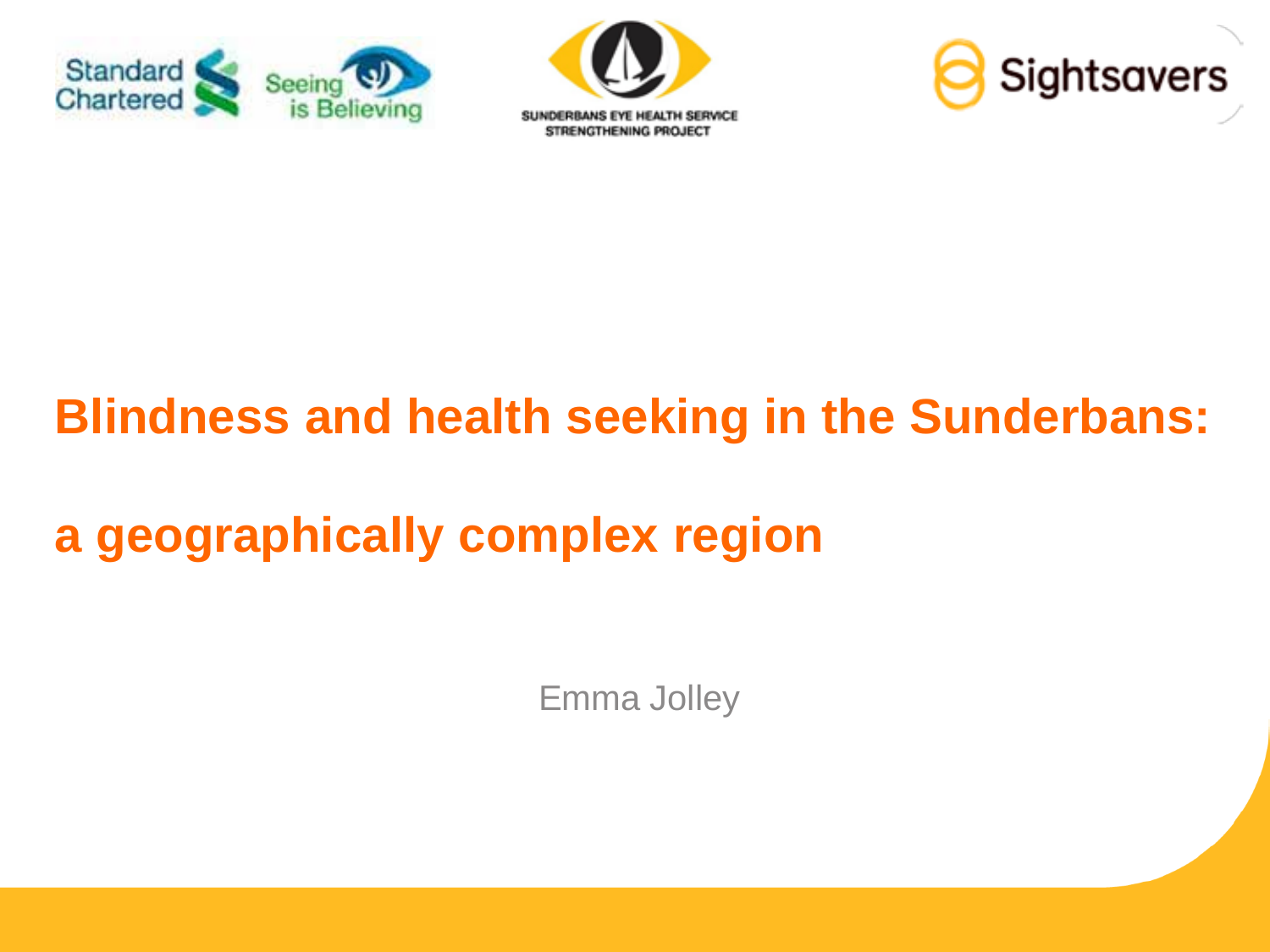### **Global blindness**

- 285 million people are visually impaired worldwide
- 39 million of these are blind
- Cataract is the leading cause of blindness globally
- 80% of blindness is avoidable
- About 90% of the world's visually impaired people live in developing countries



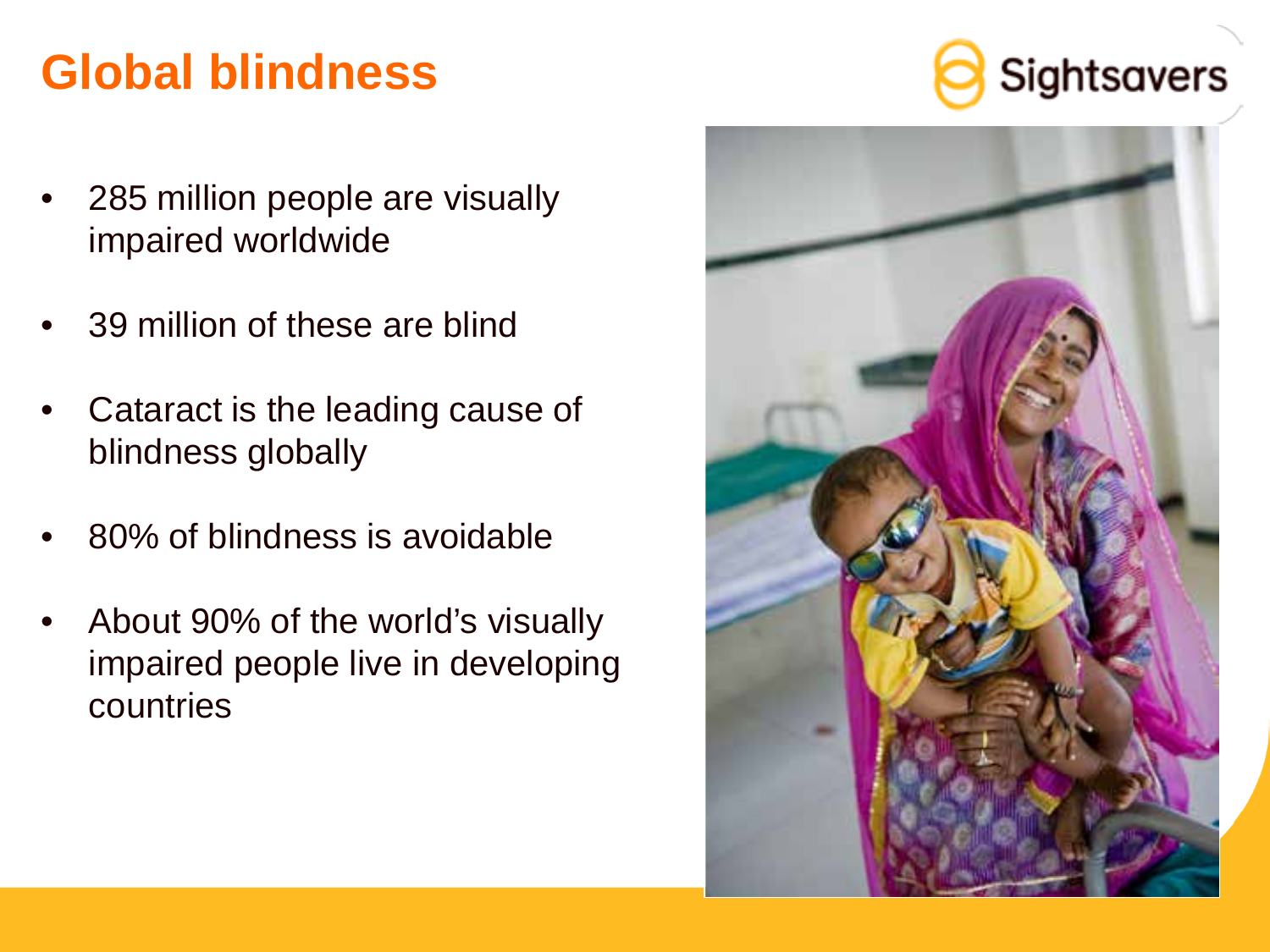#### **Sightsavers**



- NGO founded in 1950
- Vision: a world where no one is blind from avoidable causes and where visually impaired people participate equally in society
- Annual income of ~£50 million p.a. (£200 million including in-kind drug donations)
- Employs  $>350$  staff in  $>30$  countries

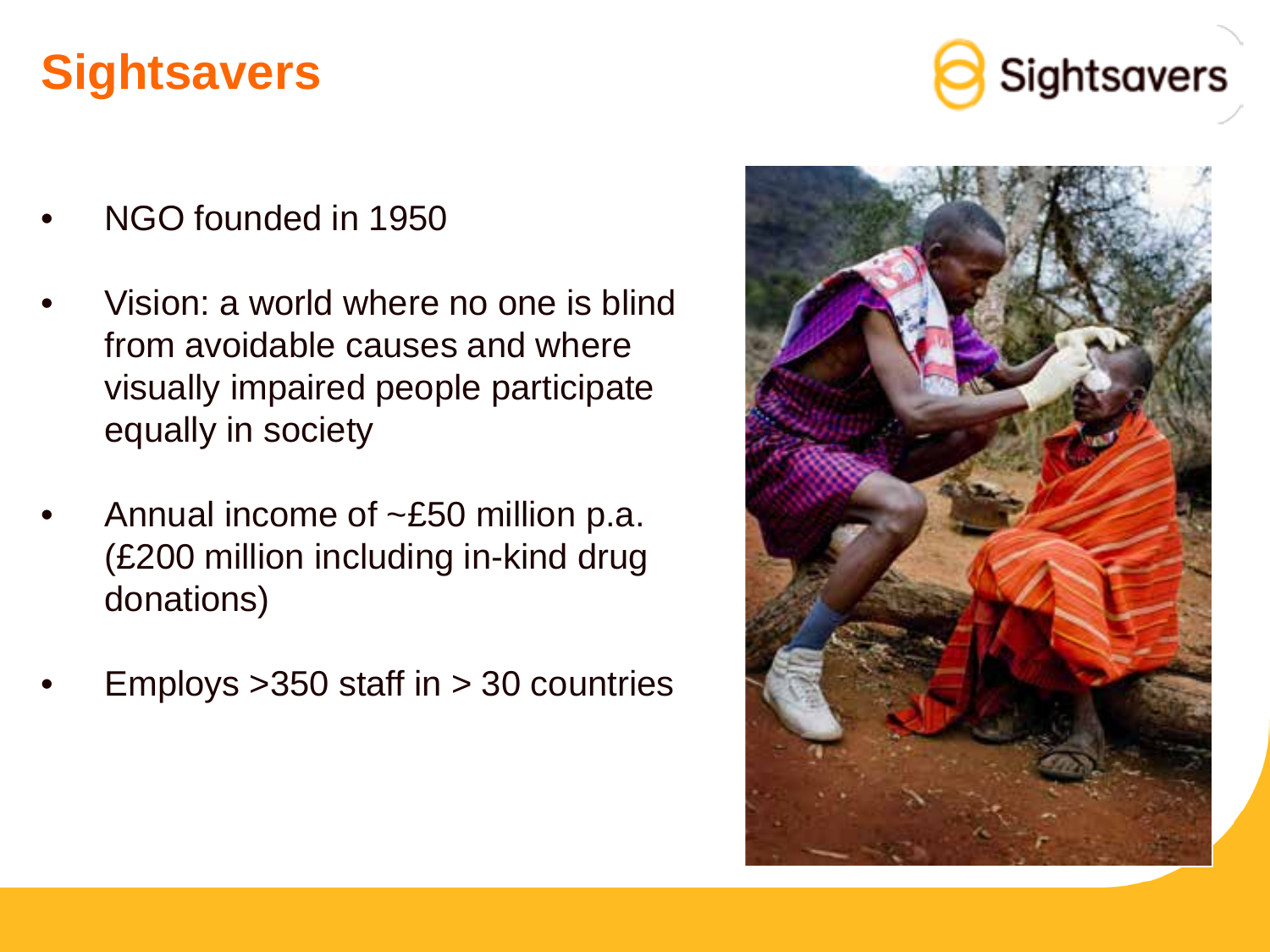#### **Where Sightsavers works**





© Sightsavers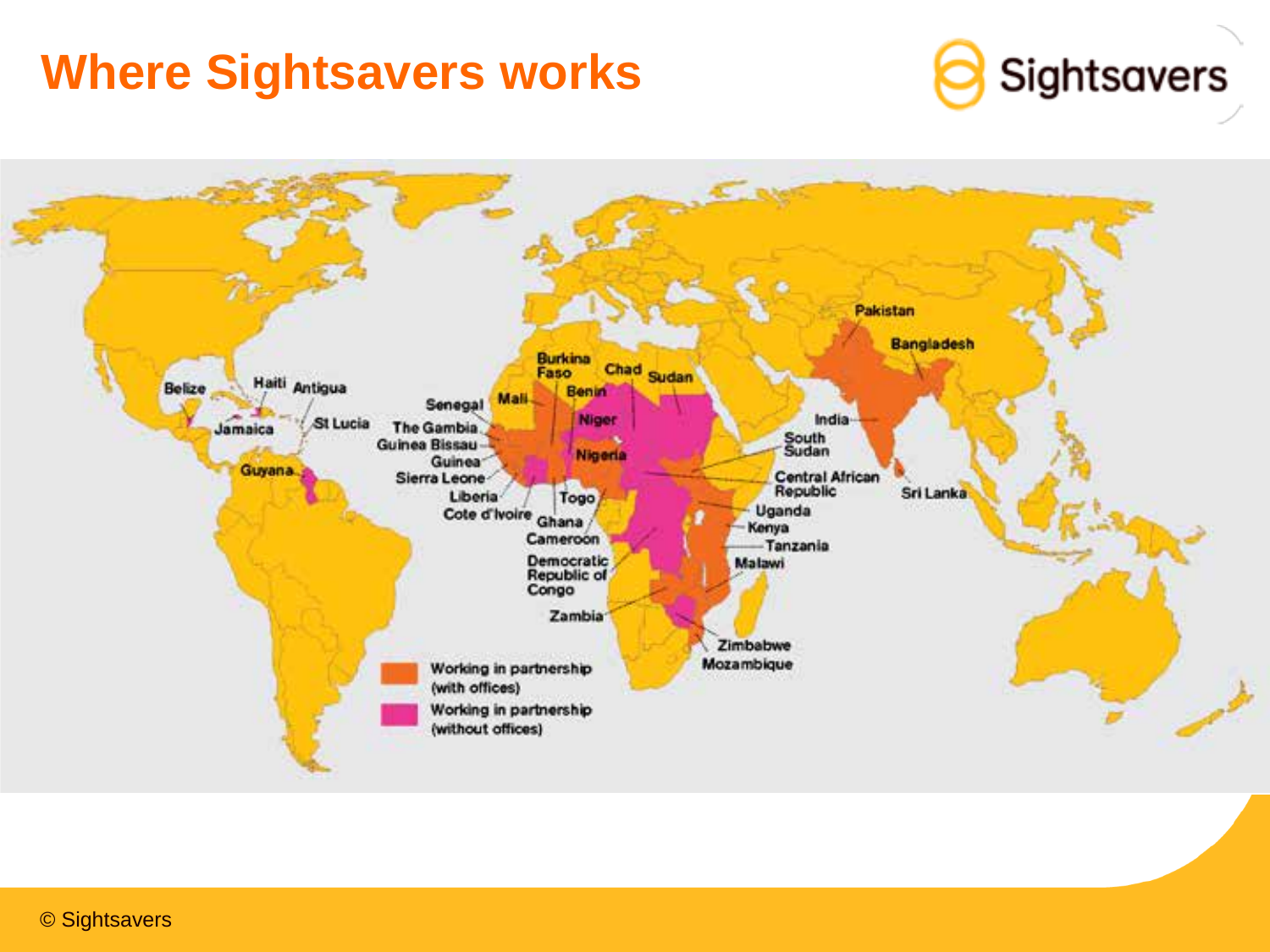# **Sunderbans (Indian)**



- Cyclones, rising sea levels, tigers…
- Population in West Bengal: over 4 million
- 20-30% illiterate
- ~40% households BPL
- ~1/3 children chronically malnourished

(Ref Health care in the Sundarbans (India): Challenges and plan for a better future. 2010. Future Health Systems Research Programme)

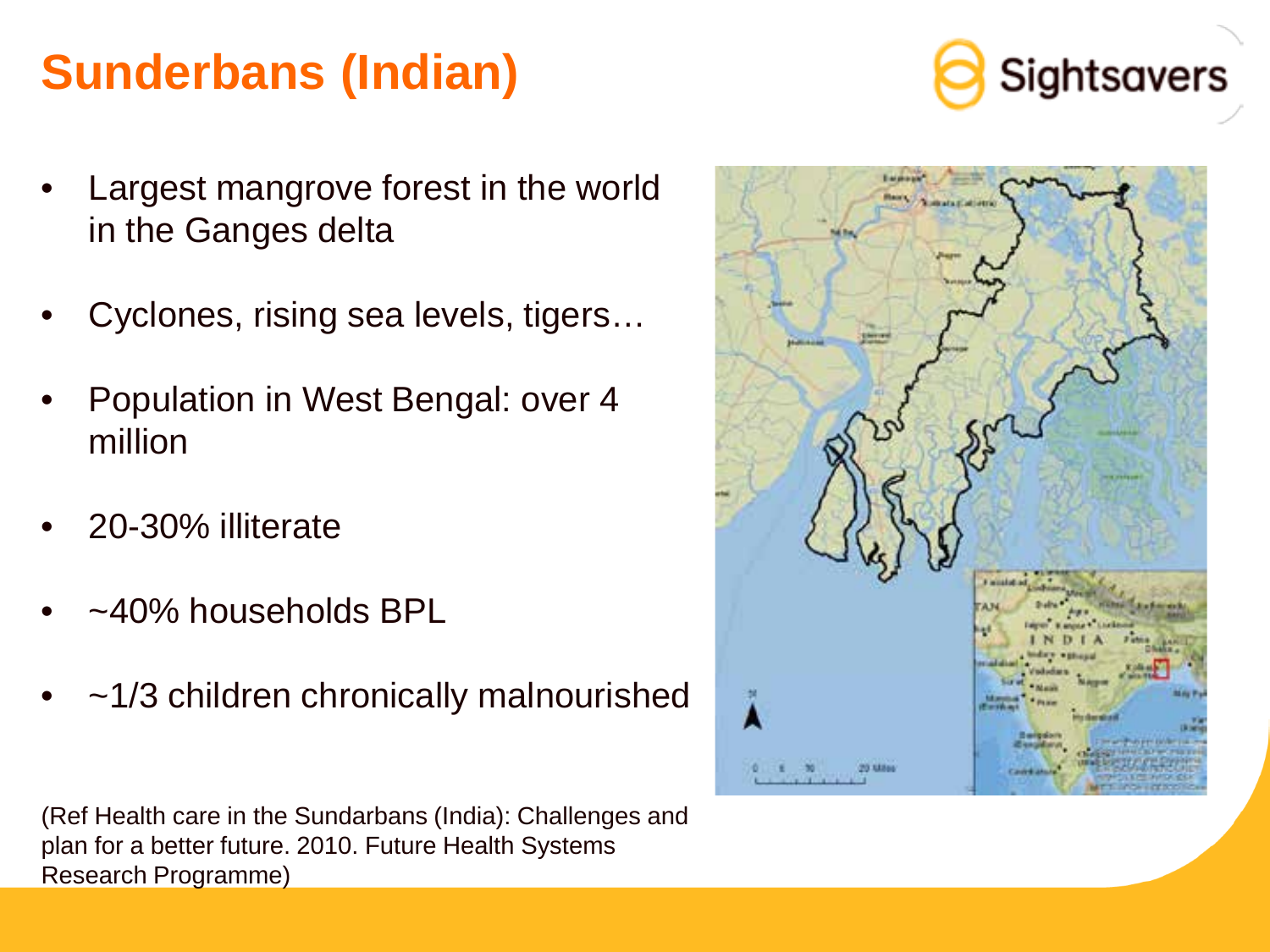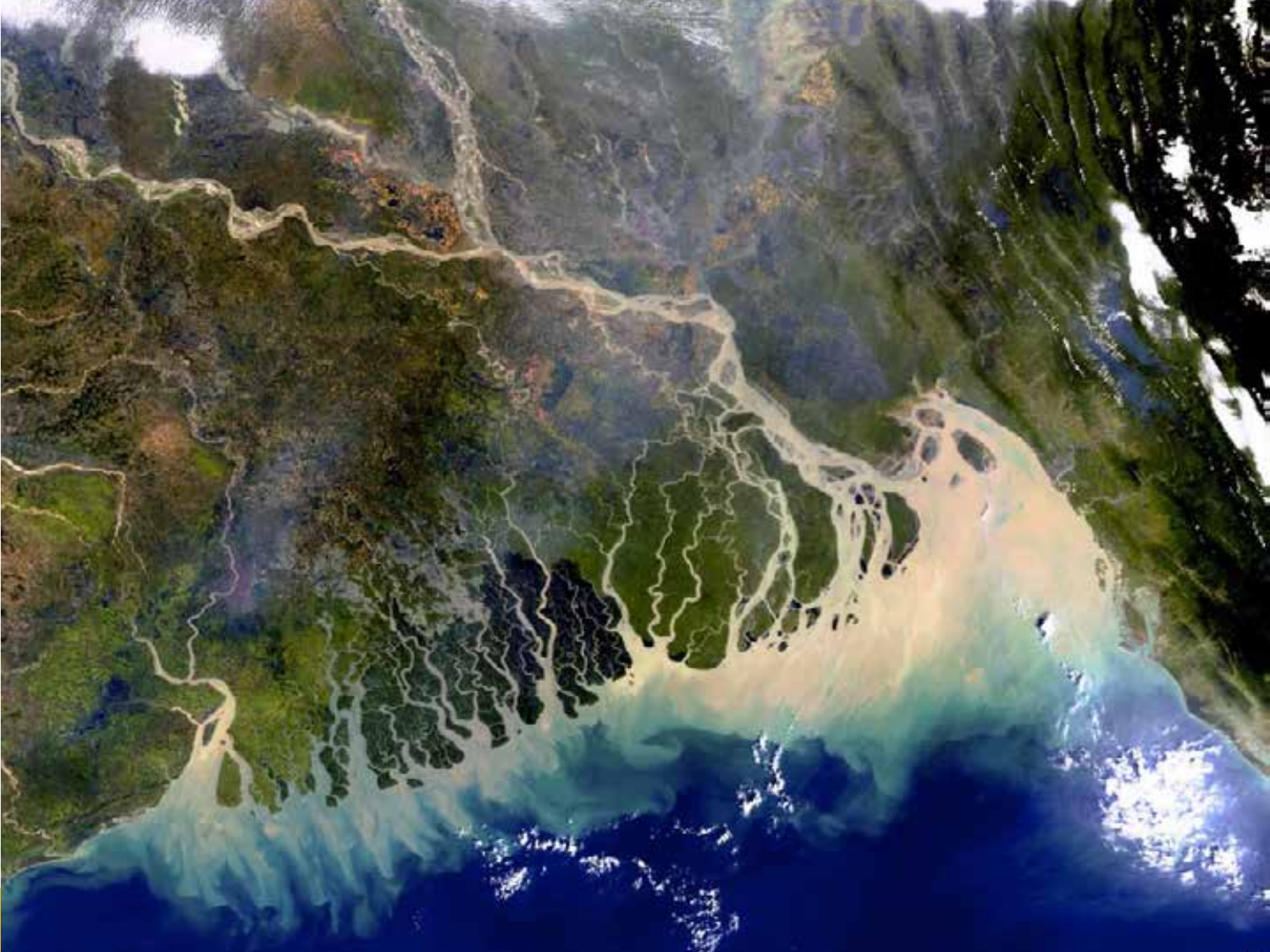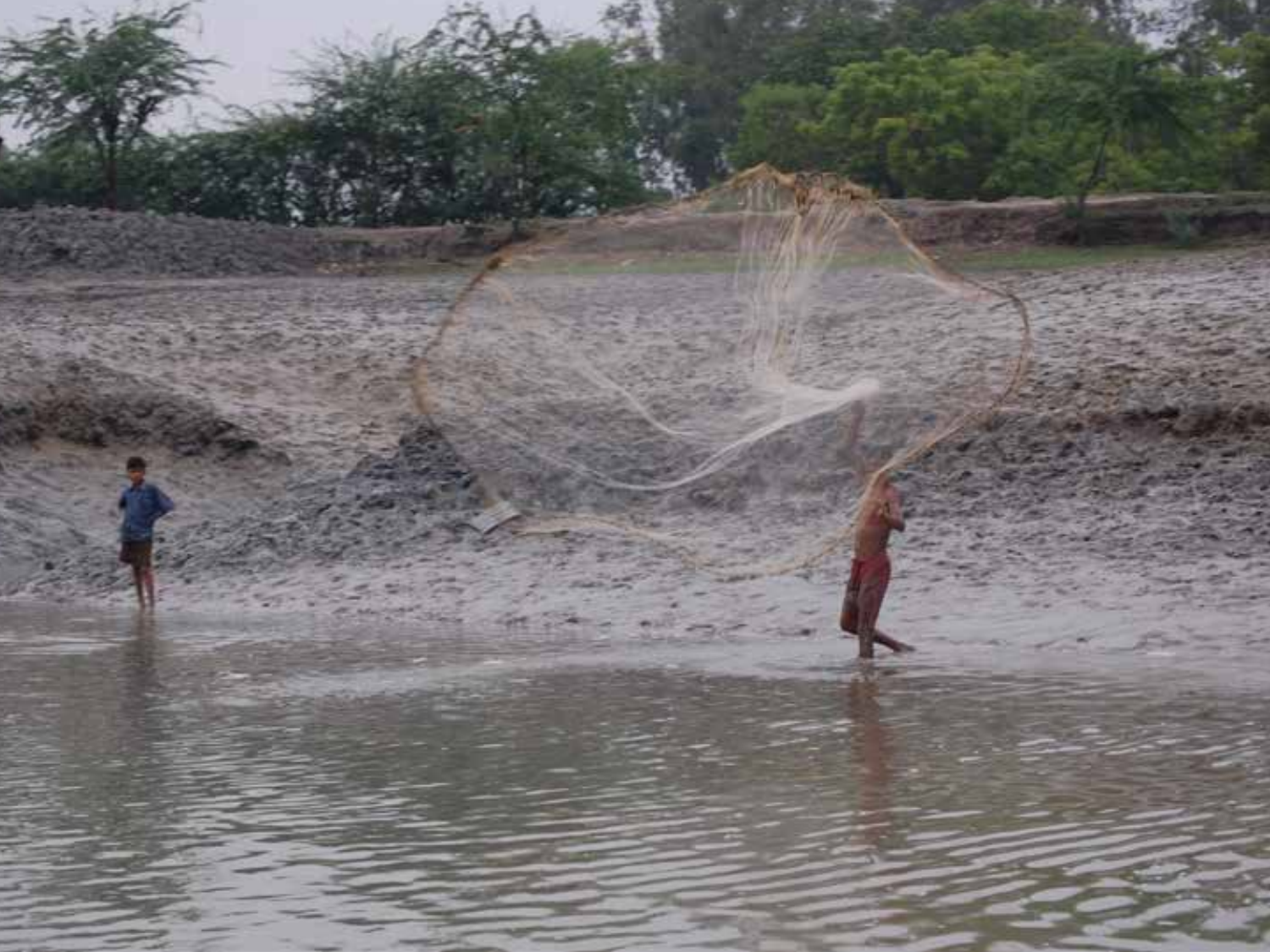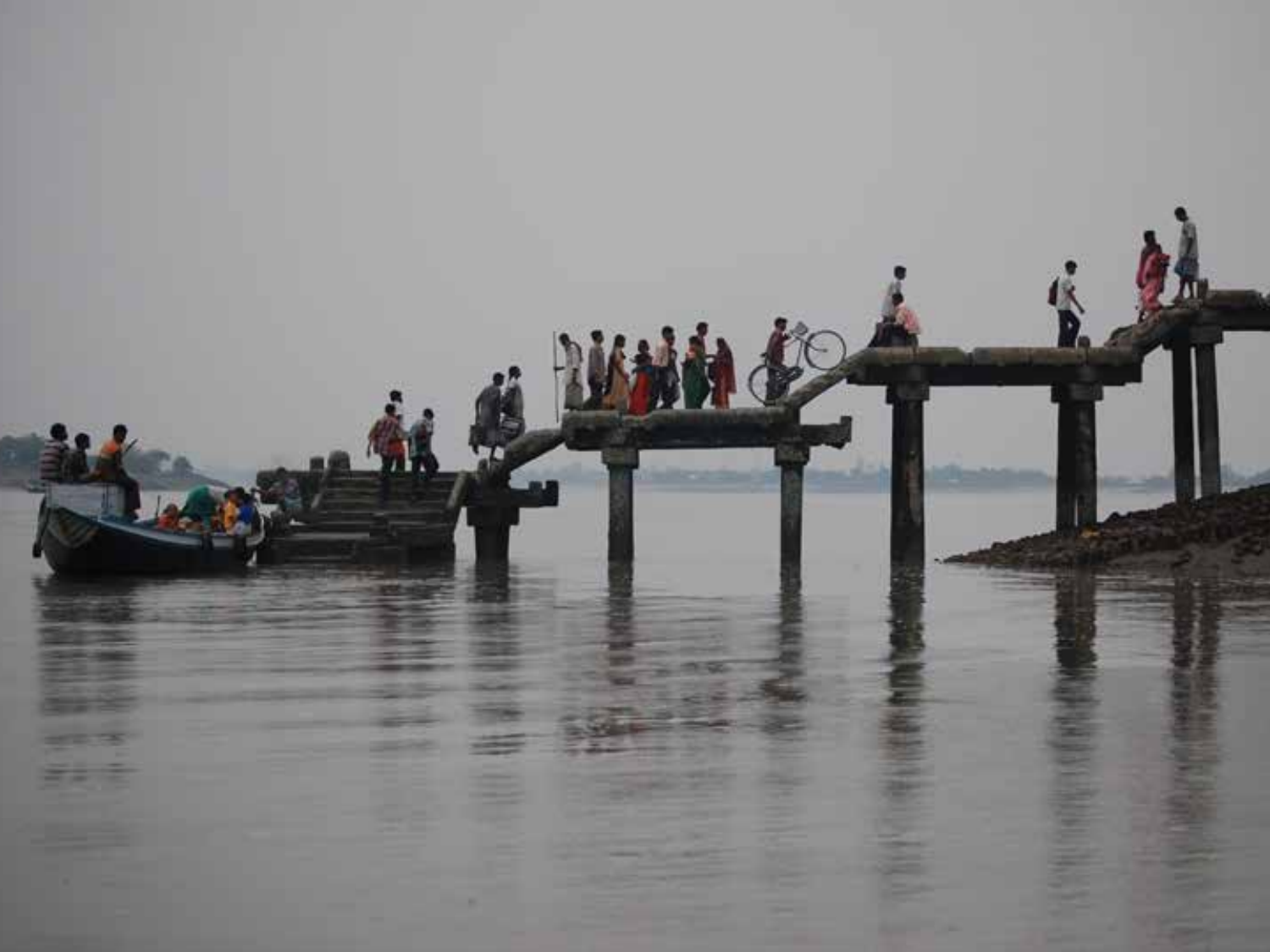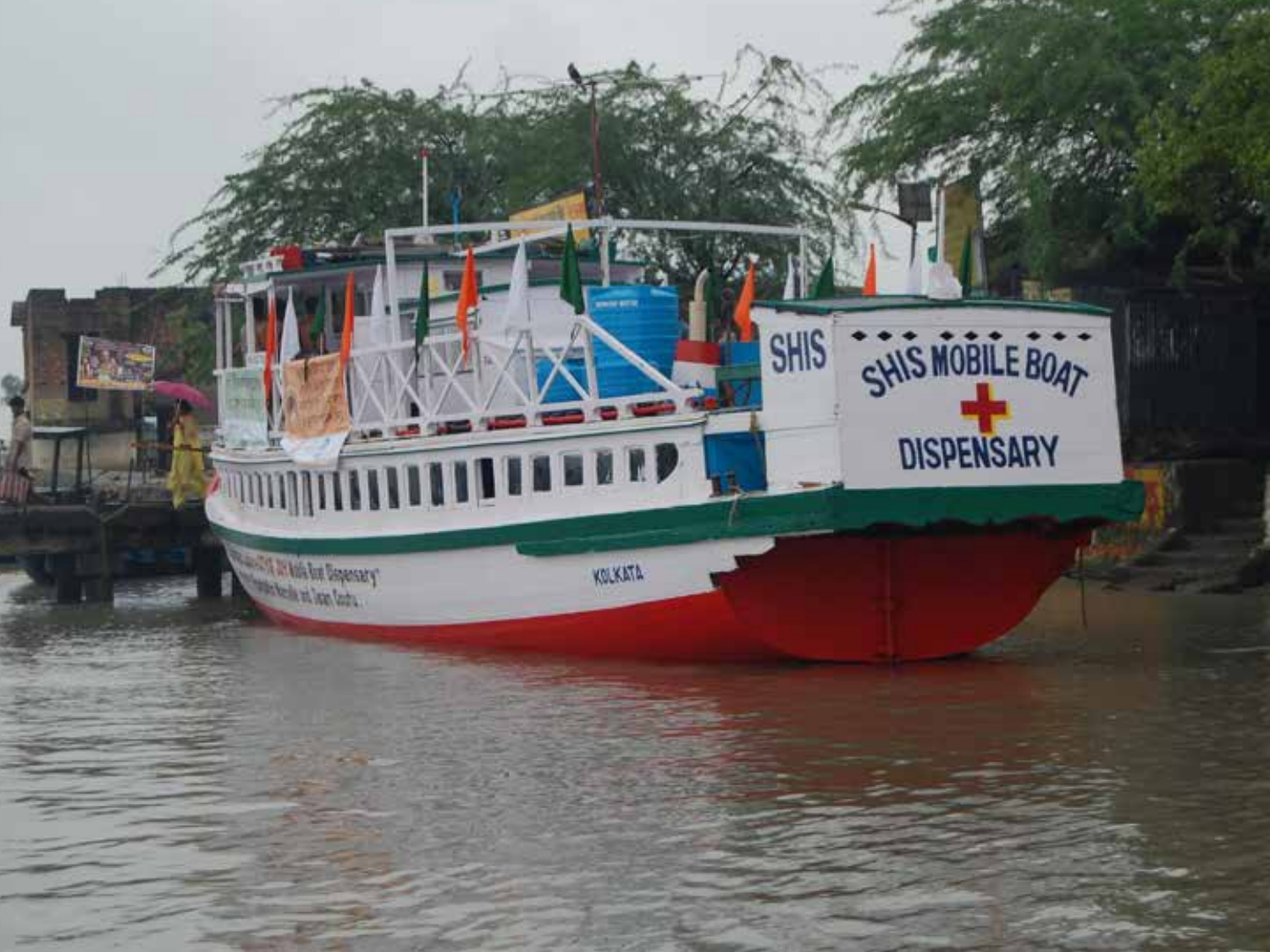#### **Objective**



Five year project to reduce the prevalence of avoidable blindness funded by Standard Chartered Bank

Main activities include

- School eye health screening and general community awareness raising
- Integrating eye health in to existing static and mobile primary centres
- Upgrading capacity of referral hospitals

# **Need to establish baseline prevalence of visual impairment**

# **Need to gather other information to hone project design**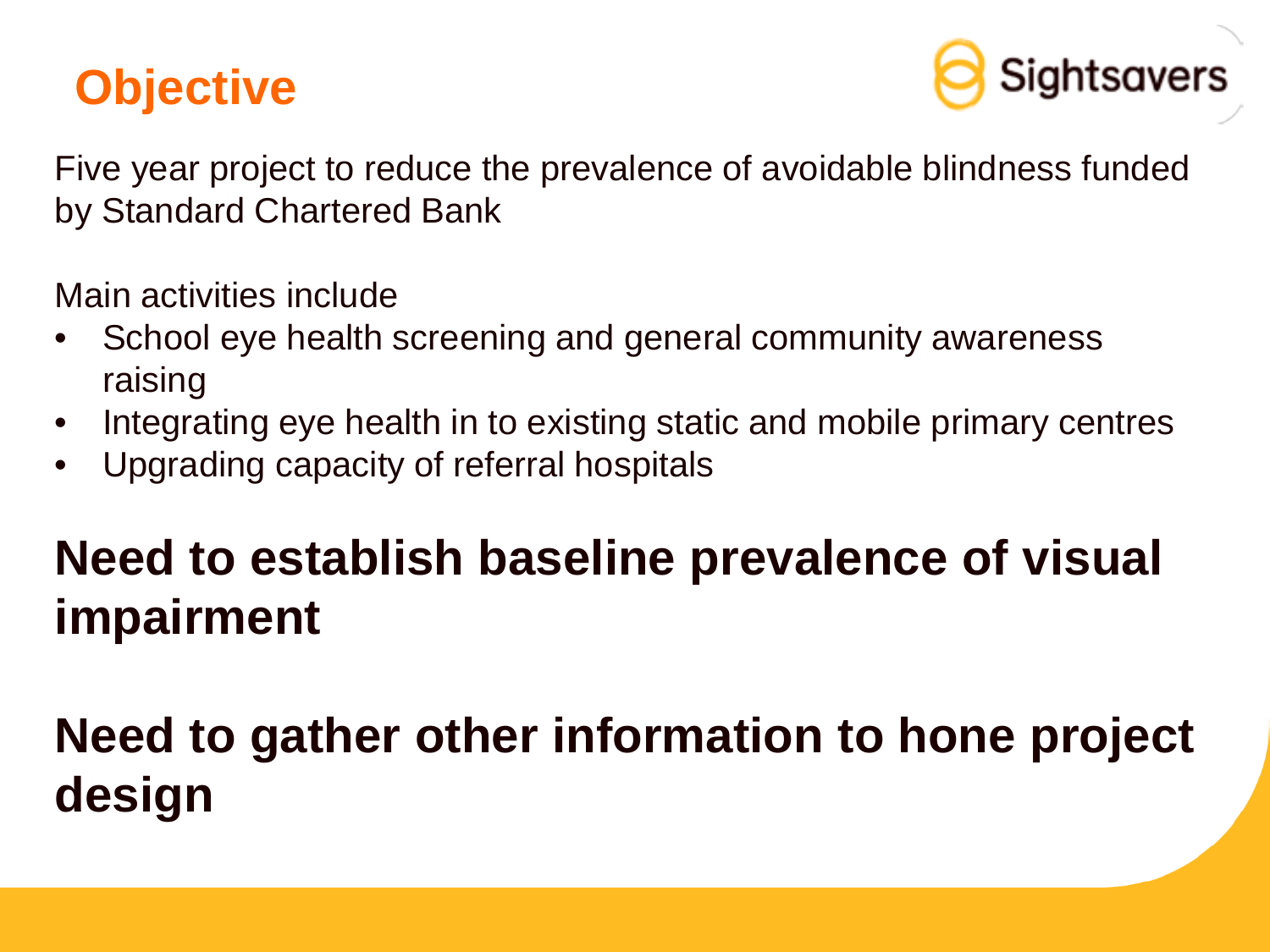#### **Where does spatial data fit in?**



- Where are the health centres?
- Where are the people with problems?
- How can they travel about?
- Where do they access information?

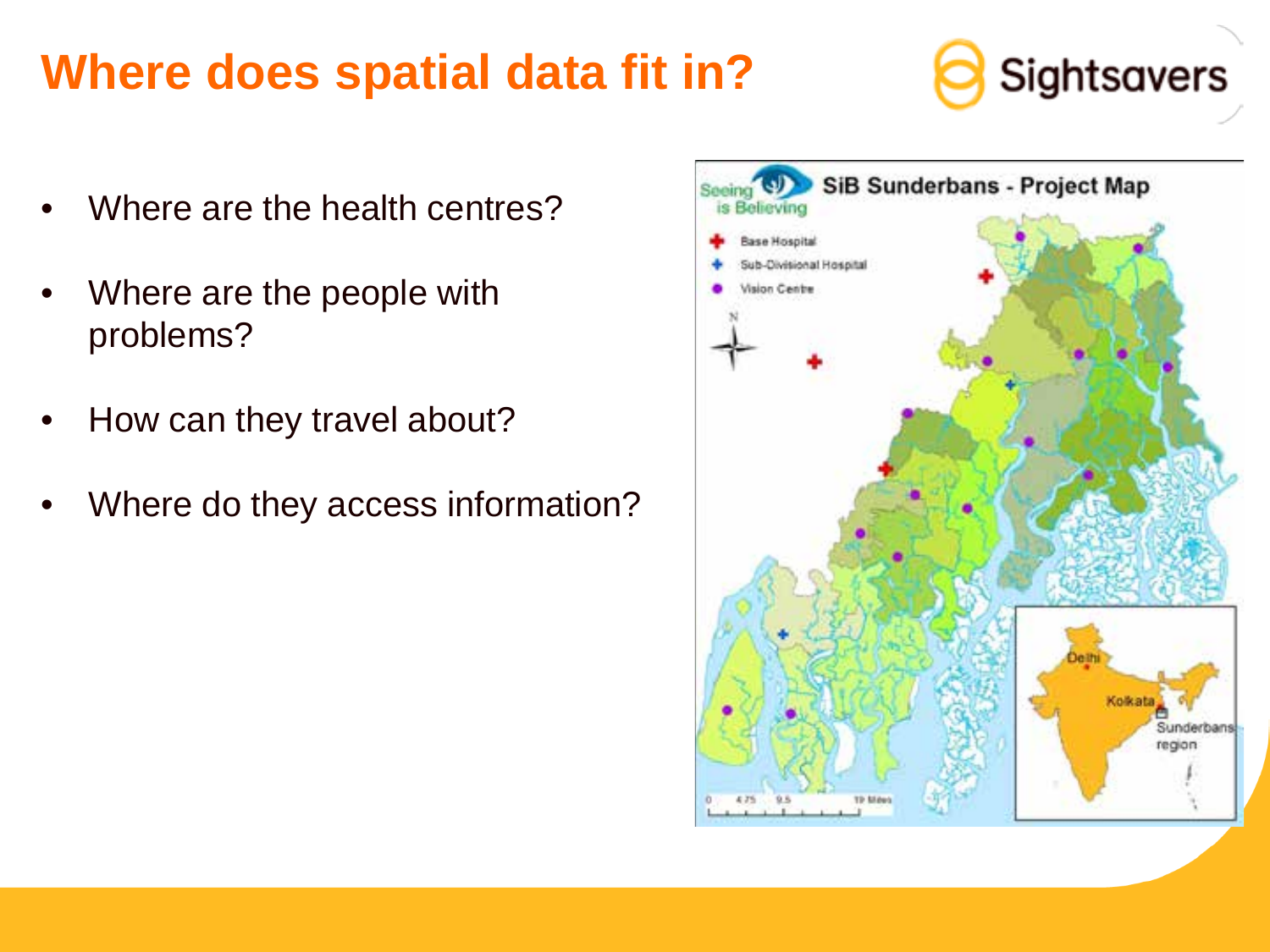#### **Methodology**



Population based survey among the over 40s

2 stage cluster sampling: 46 clusters with approx. 65 people in each (>3,000 people in total)

- Eye exam
- Health seeking behaviour
- Socio-economic information
- GPS coordinates

Ethical review and approval granted by Vivekananda Mission Ashram (VMA), India.

Analysis: Stata & ArcMap (Cut, kernel density mapping)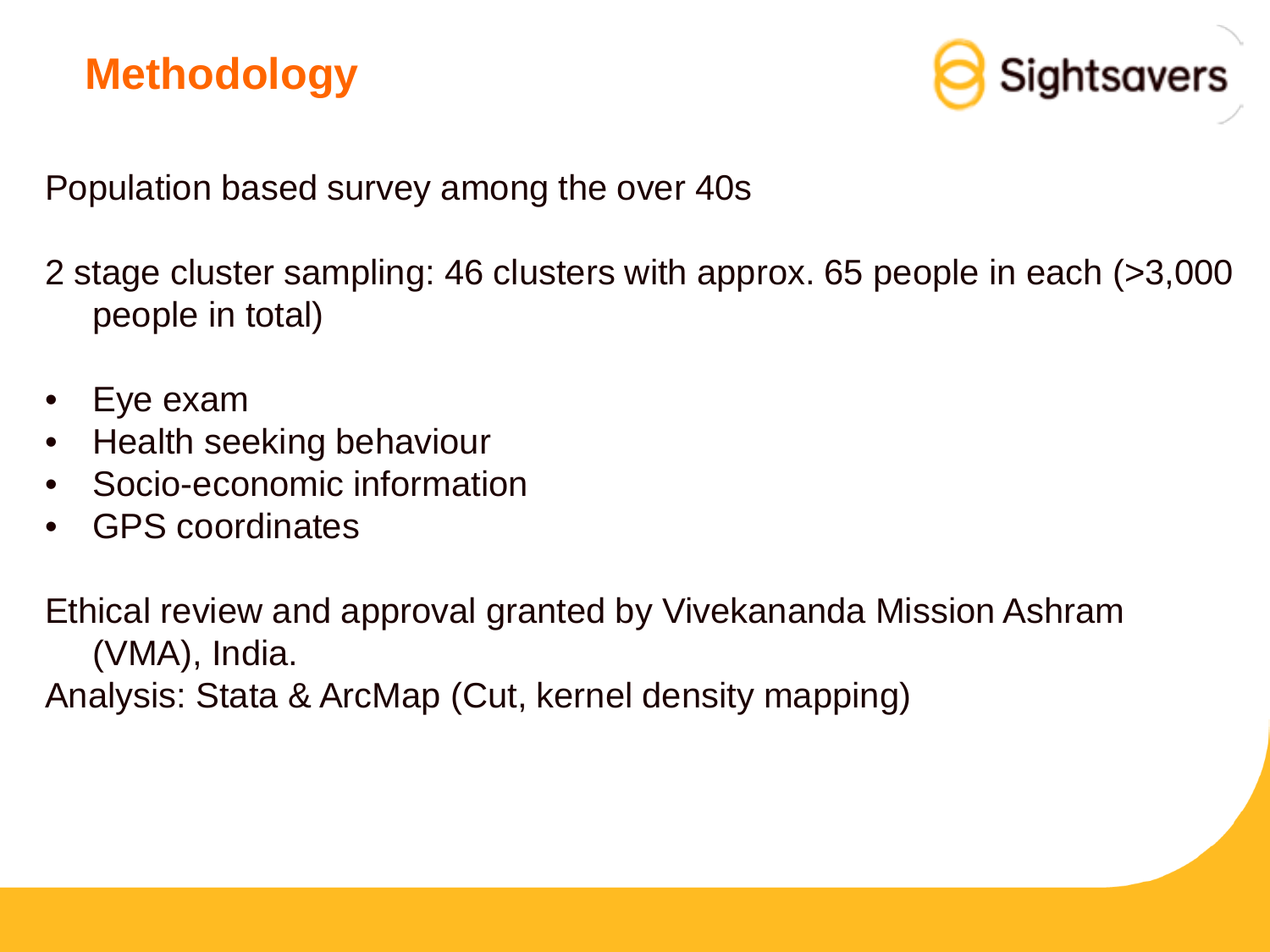#### **Findings**

- 54.4% male (vs 52.1% in the population)
- Median age 50 (mean 53)
- 32% illiterate
- 55.2% Scheduled caste, tribe or 'other backward caste'
- 40% agricultural or day labourers workers

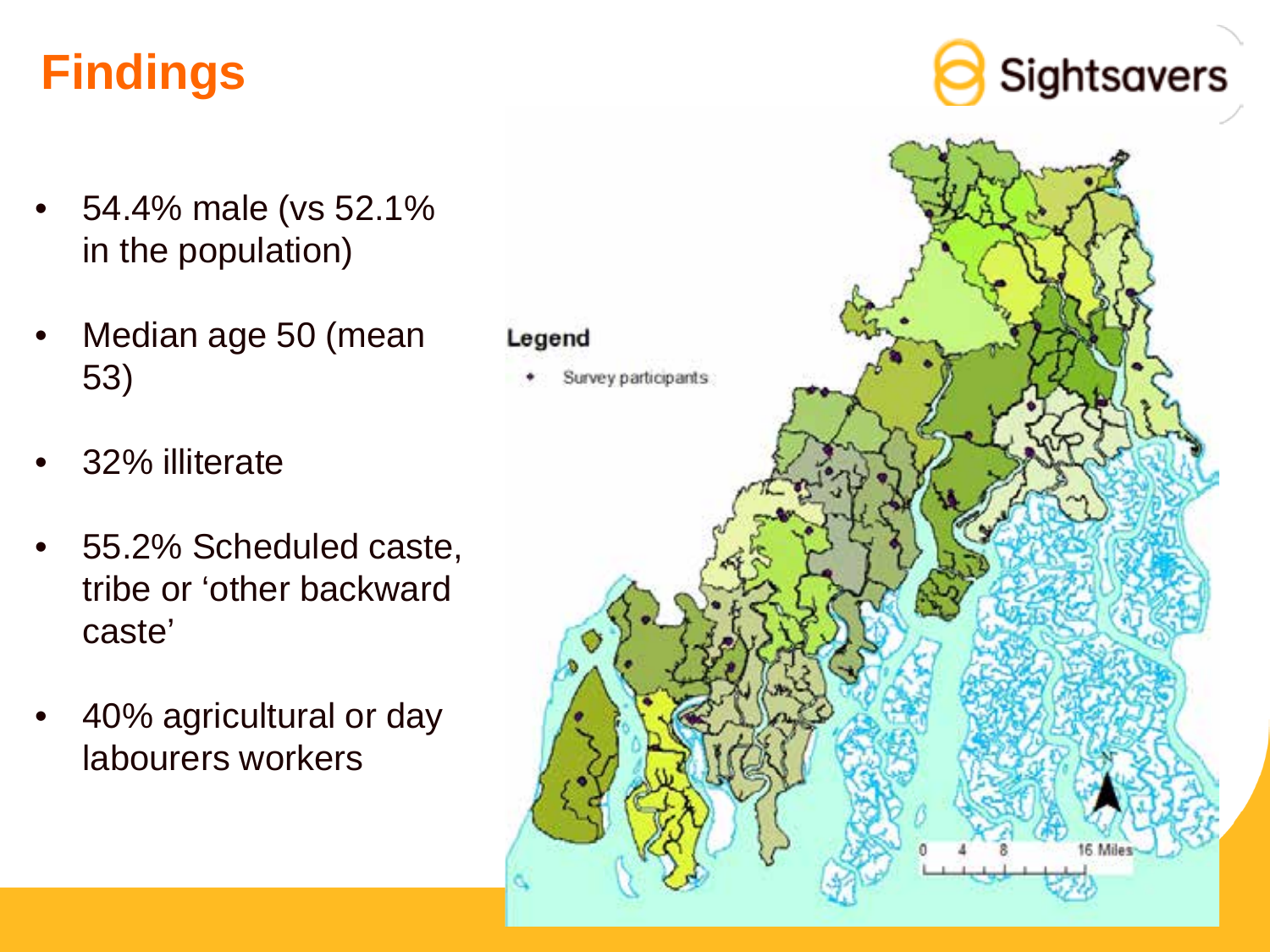### **Prevalence of blindness**

# **Sightsavers**

1.5% blind

- 4.8% severe visual impairment
- 12.3% moderate visual impairment
- Main cause of all three is cataract (unusual)
- Refractive error is second most common cause

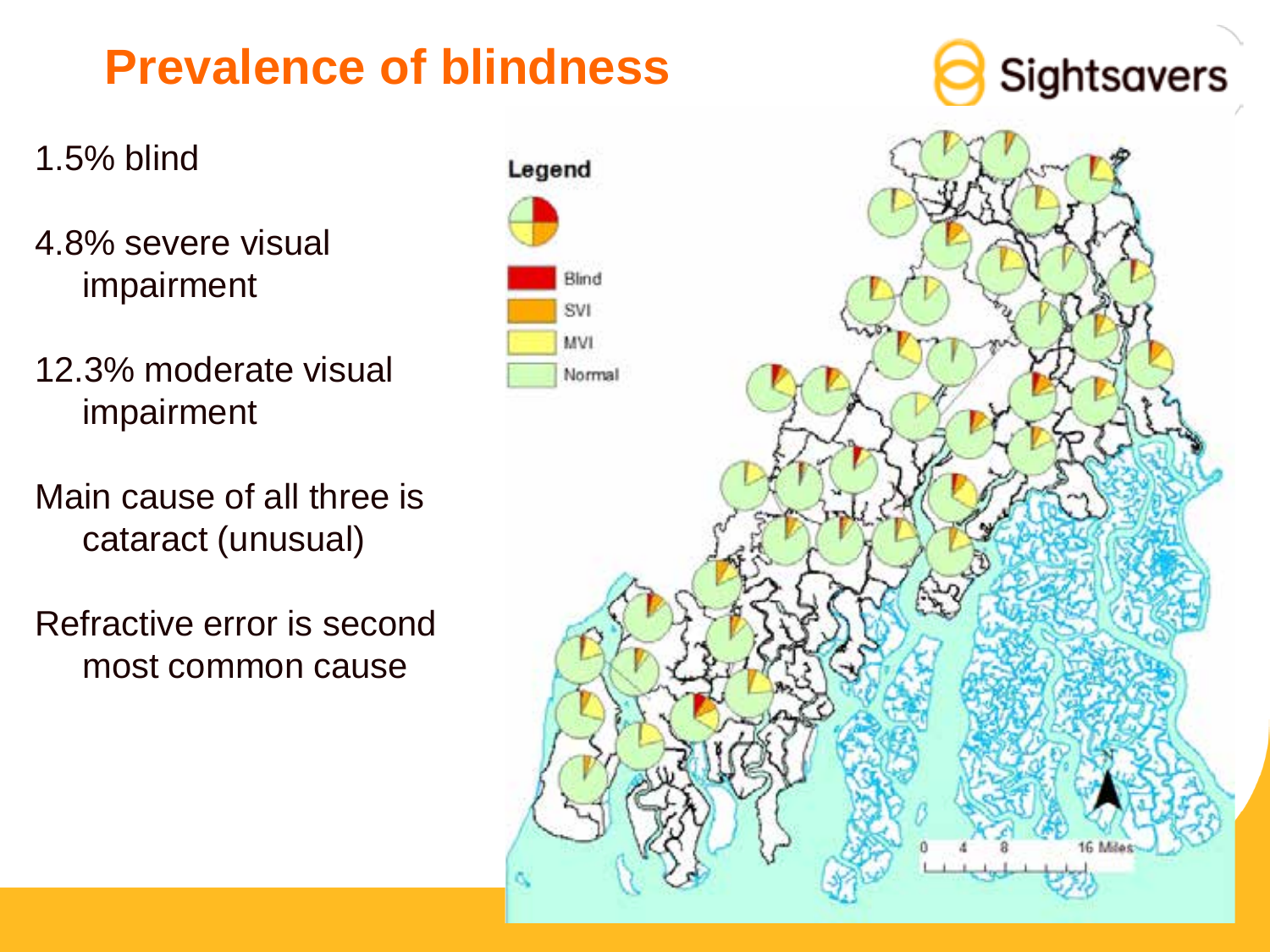



#### **Prevalence of blindness**

Kernel density mapping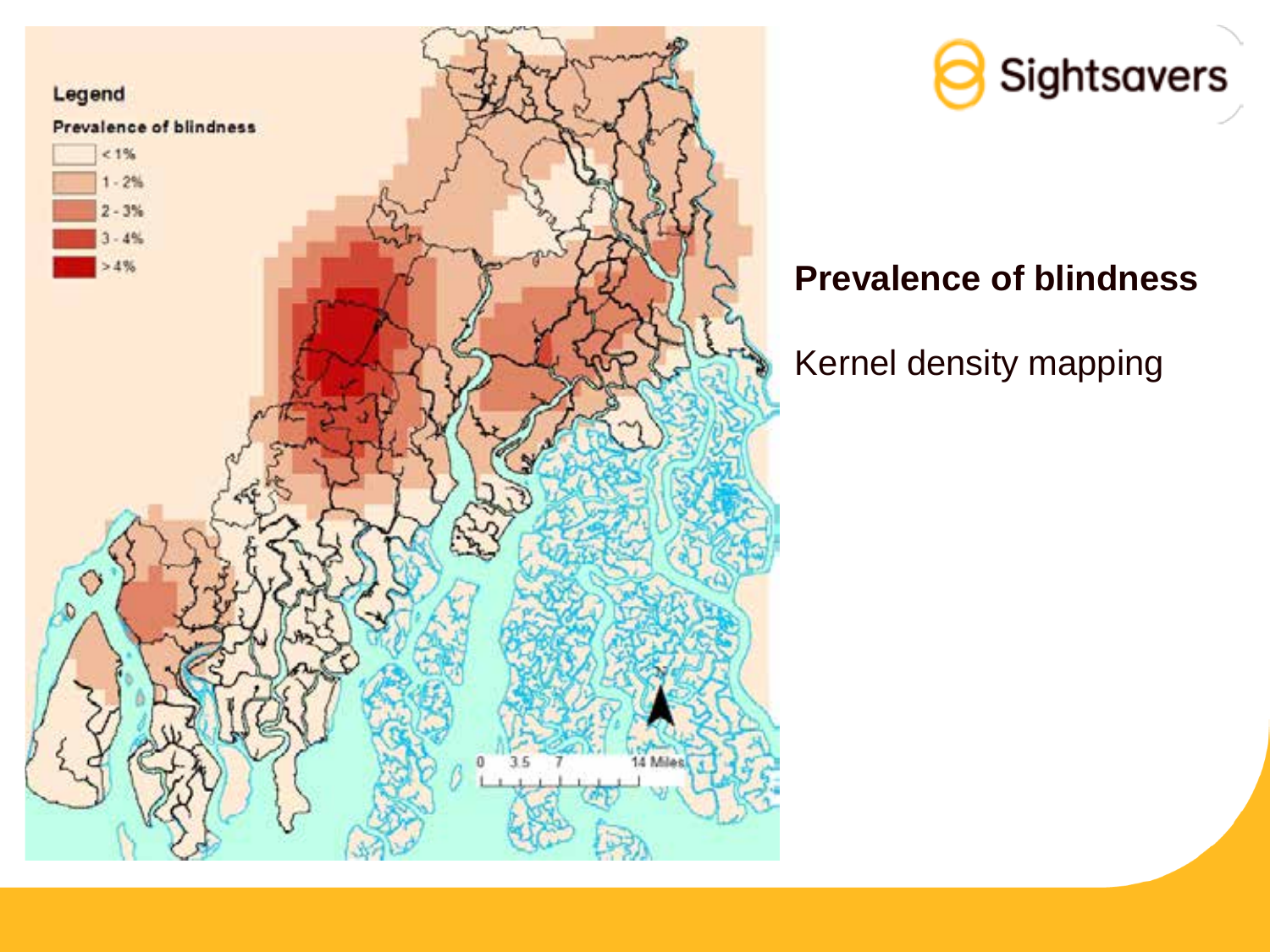### **Prevalence of non-blinding visual impairment**



Sightsavers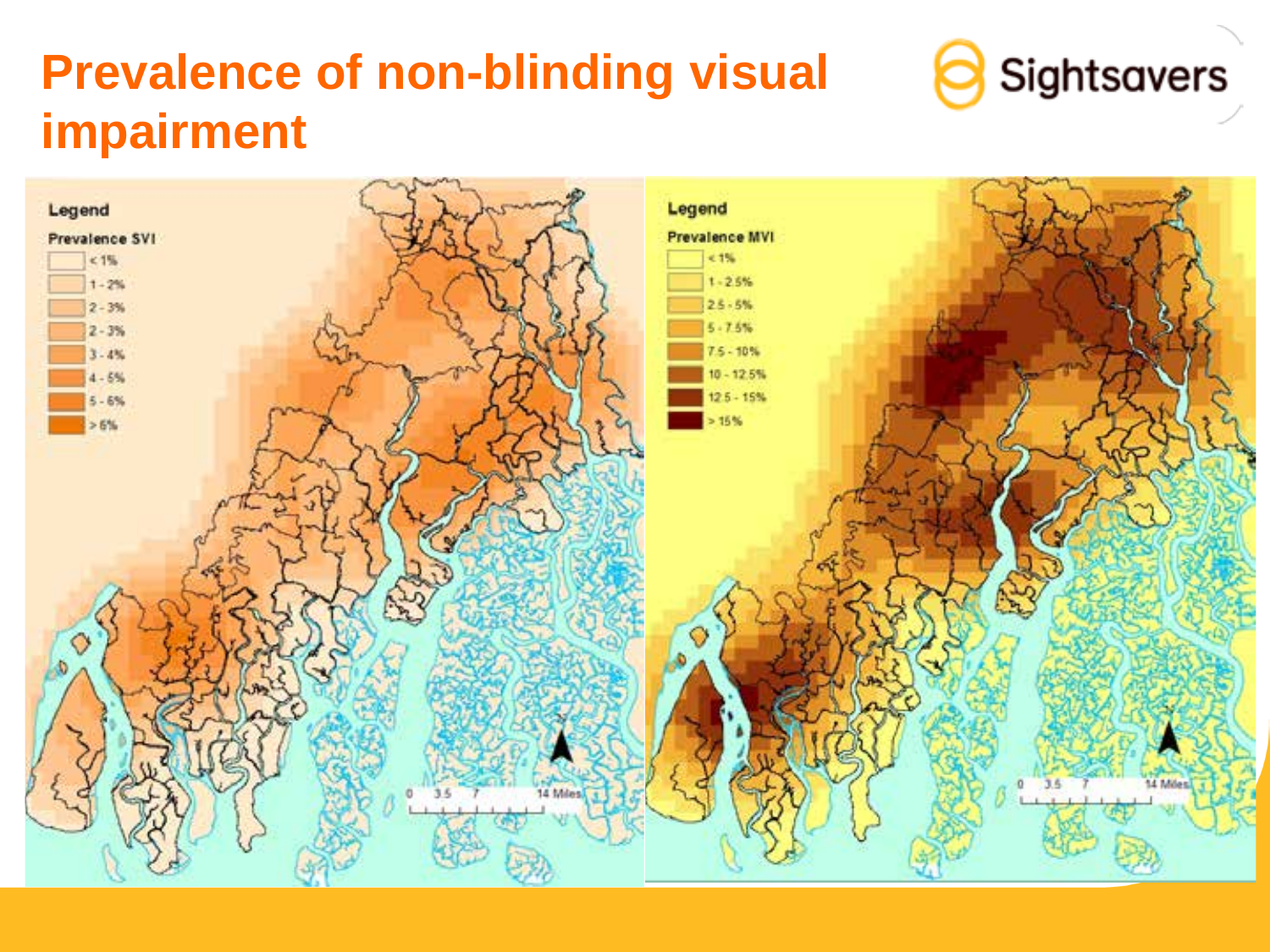#### **Cataracts vs Cataract operated**



10.8% of eyes affected by cataract

More women than men (12.4% vs 9.4%)

Cataract surgical coverage:

- 75% of blind people who needed surgery had it
- Only 35% of moderately visually impaired people who needed surgery had it

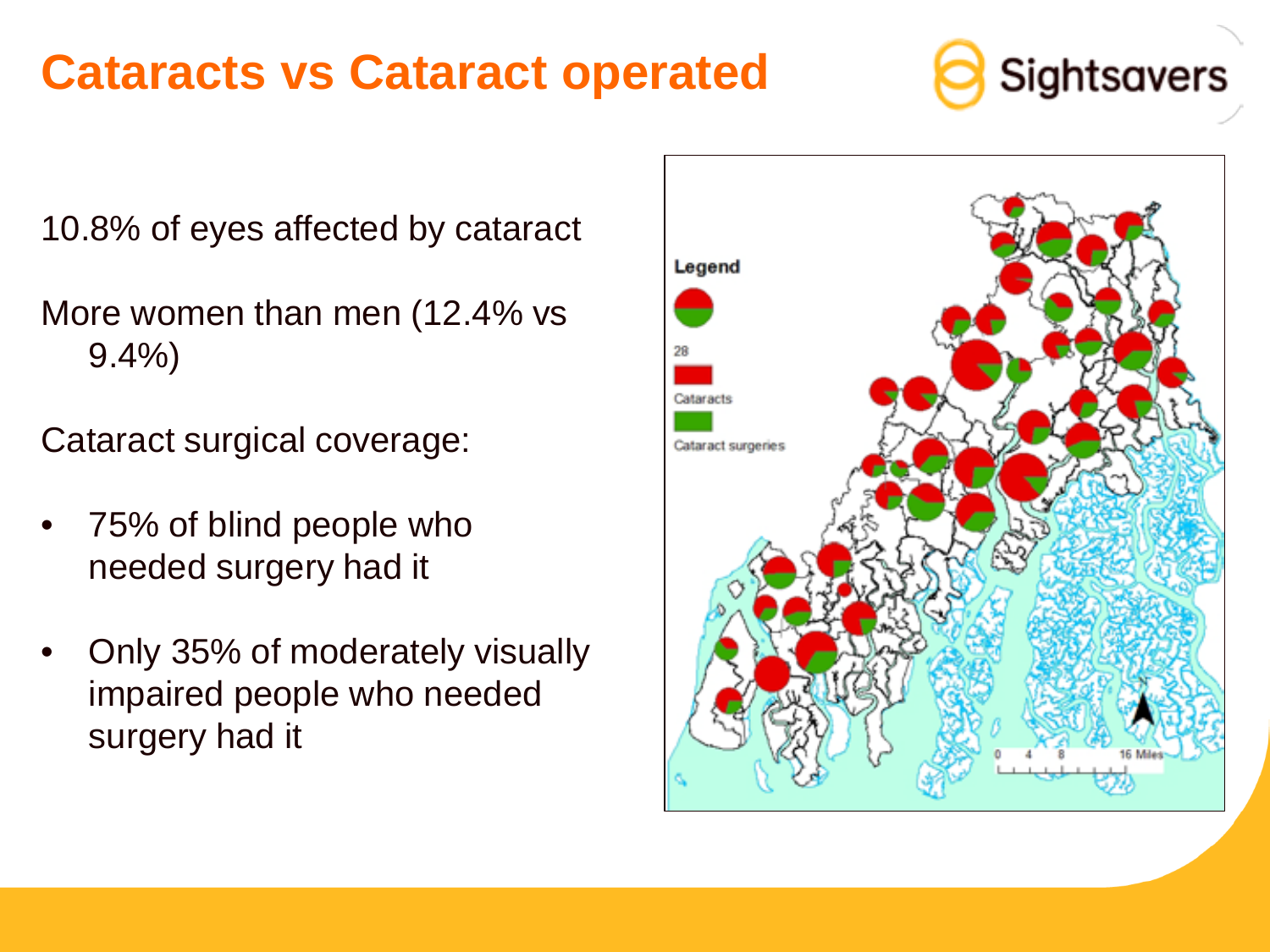



# **Cataract surgical coverage and surgical provision**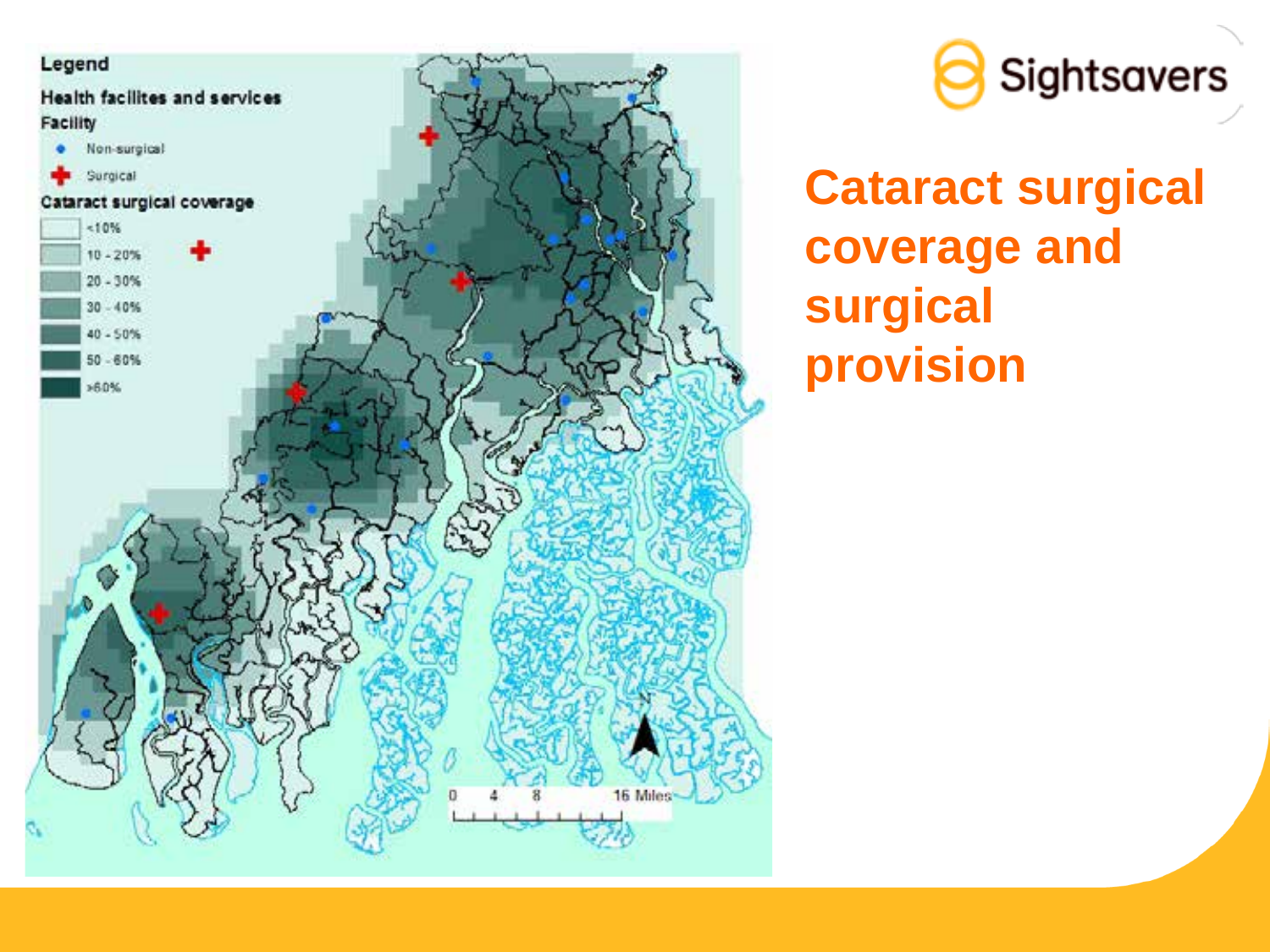# **Literacy rate in villages**

Sightsavers

Statistically, age (increased) and literacy (reduced) are associated with visual impairment among individuals

Individual or community knowledge?

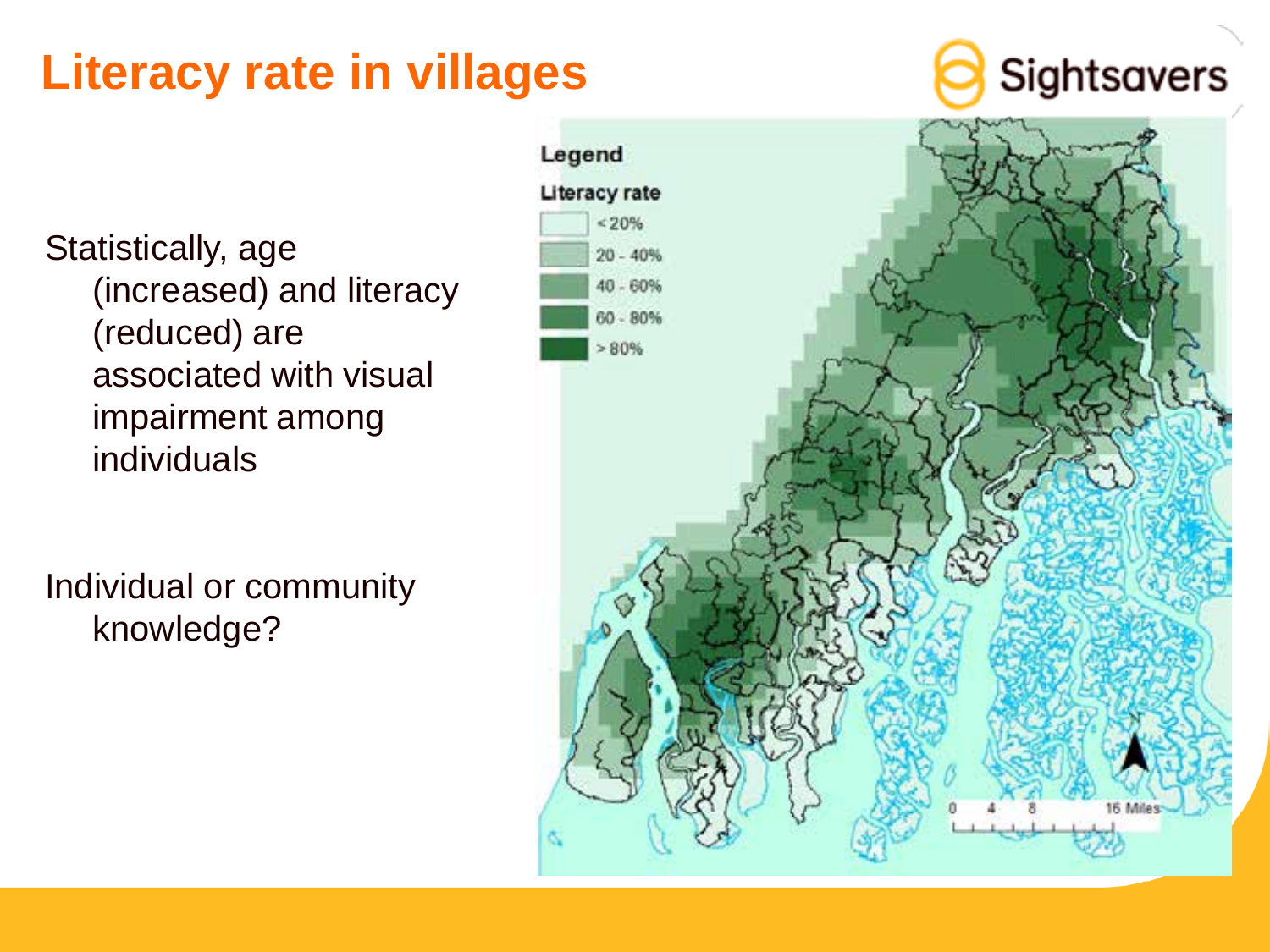



- Base maps 1850?
- Detailed layers
- Paper forms & GPS devices
- Sampling requires interpolation
- Complex issues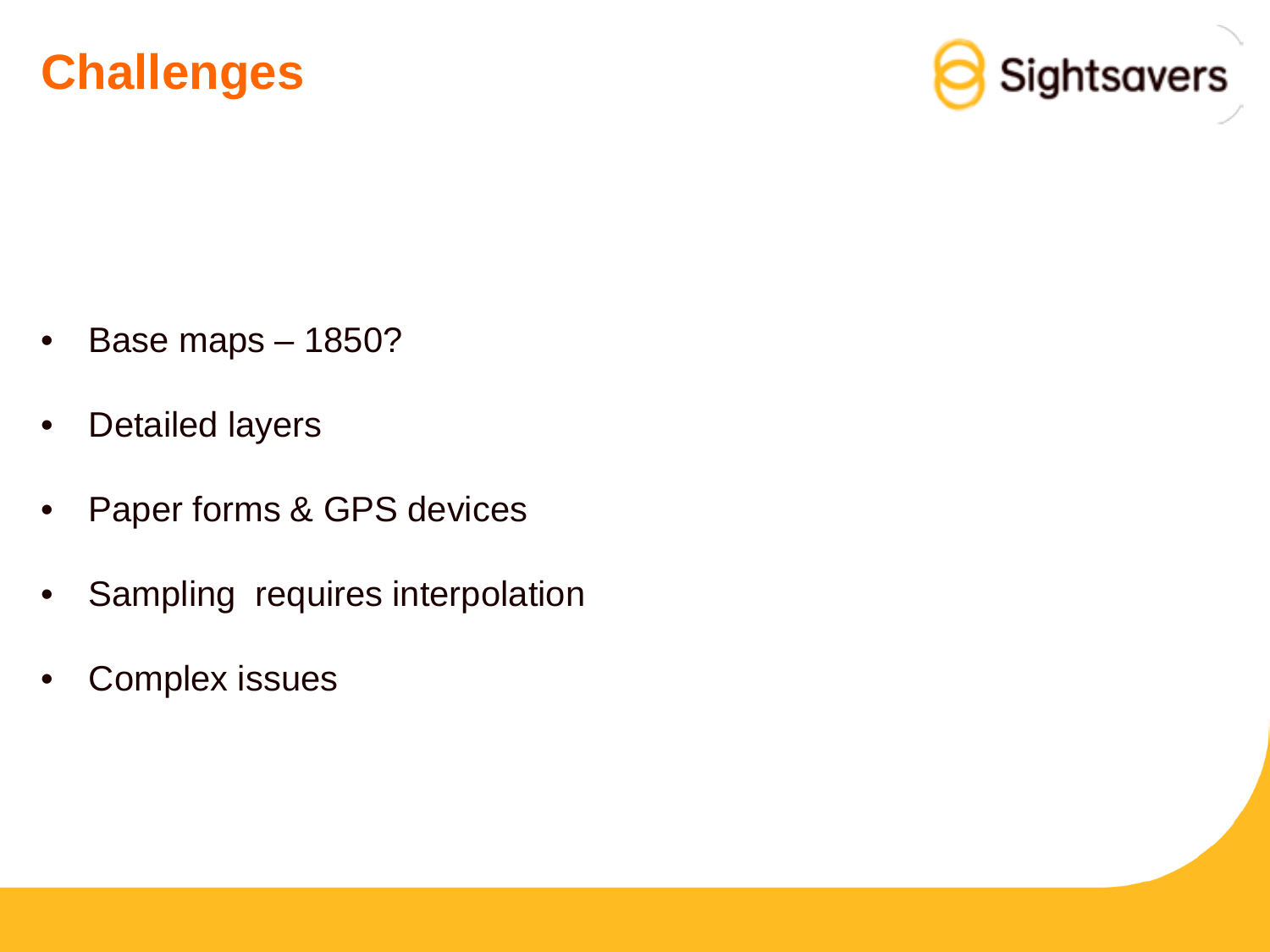#### **How is the data being used?**



- Provides baseline for project (study will be repeated at the end)
- Project routine monitoring data to see if targets are feasible
- Inform location of project sites, e.g. new services, community awareness raising activities
- Advocacy with government for new services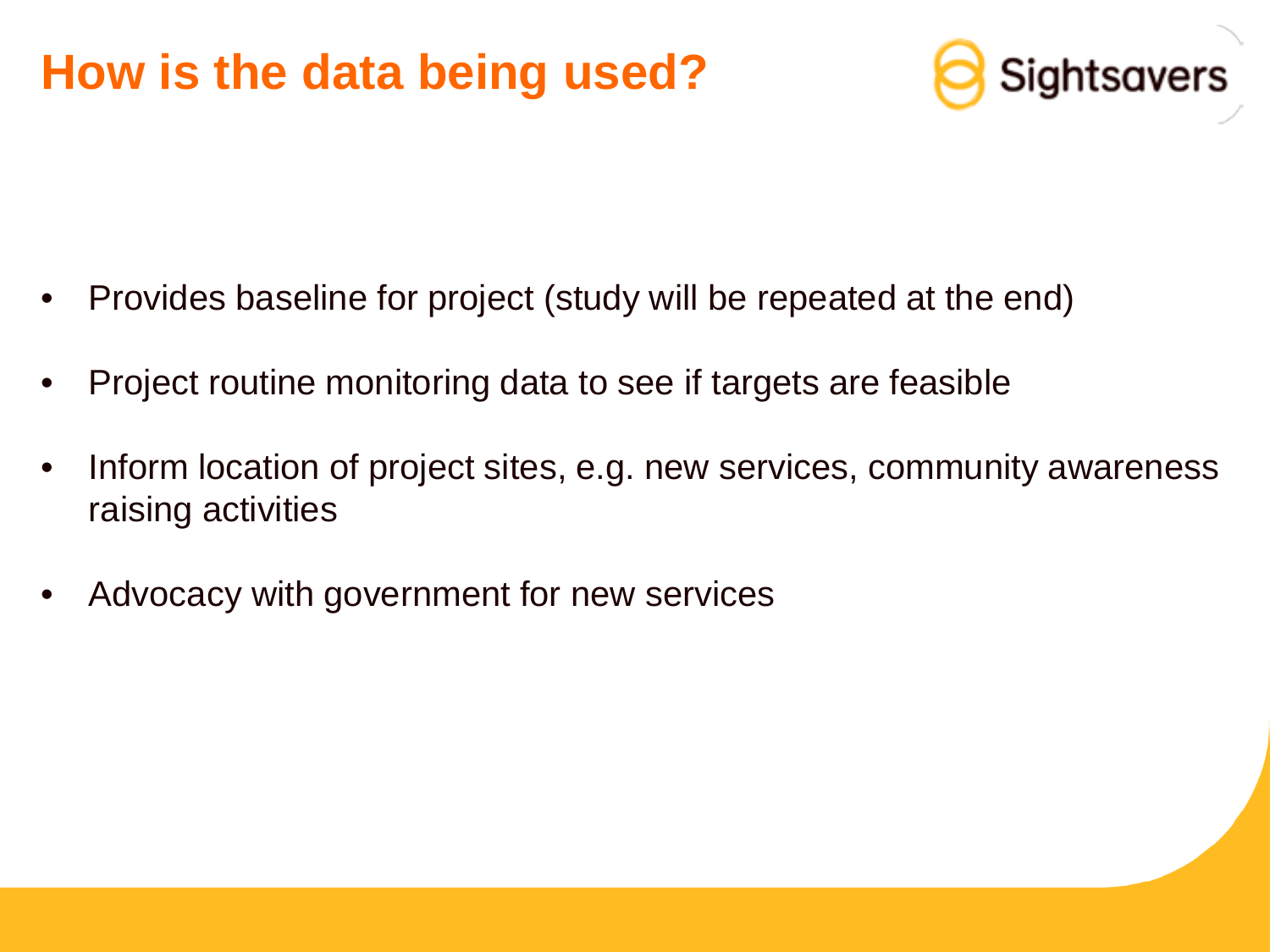



In the Sunderbans

- Continue mapping survey data multilevel modelling
- Patient data tracking
- Referral tracking

Elsewhere in Sightsavers

- Establish handheld devices as standard for survey data collection
- Establish portal for staff to access, share & use GIS data
- Increase staff capacity to use GIS data